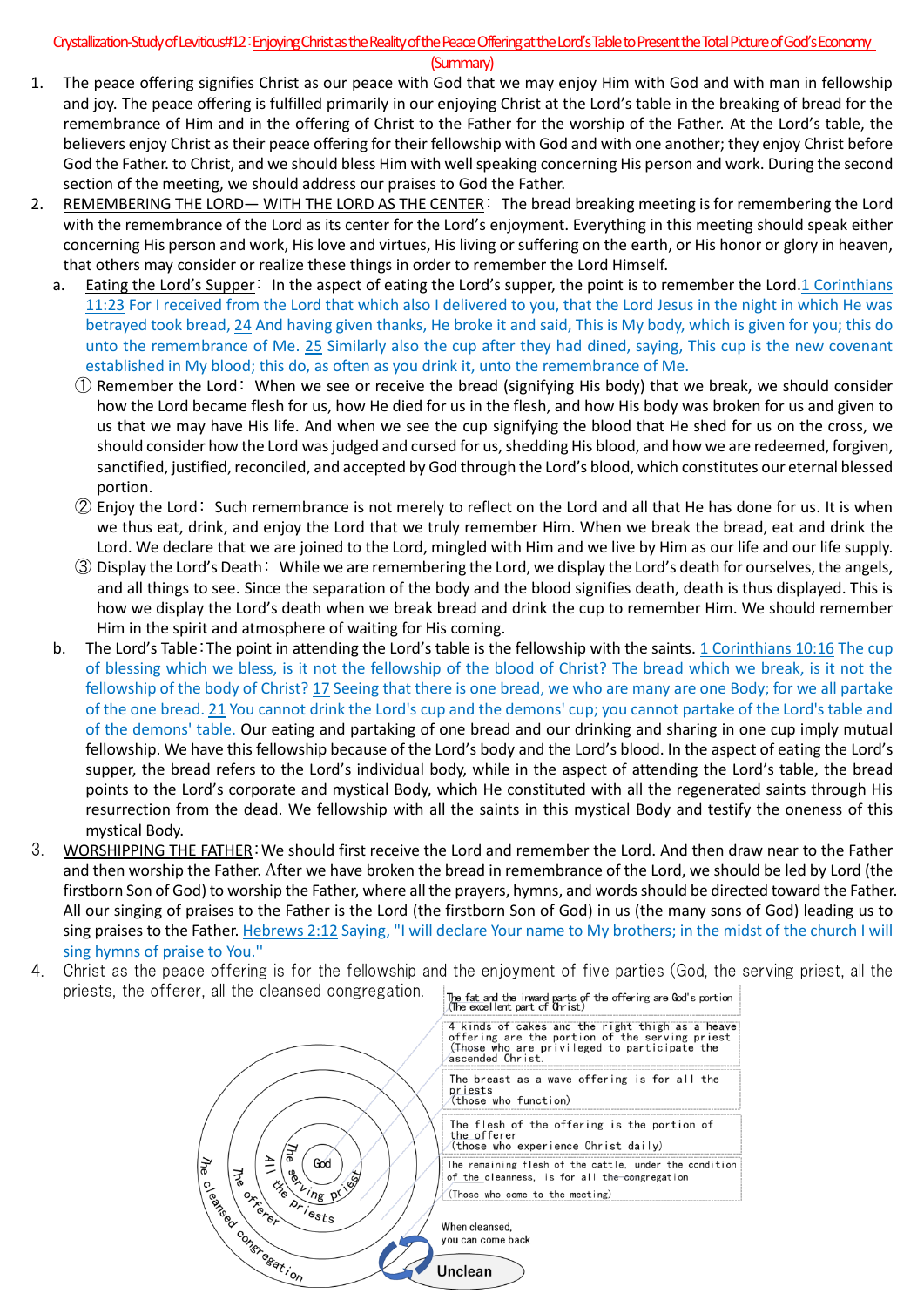#### Experience $(1)$ : The difference of sizes of the various kinds of peace offering is the difference of the size of the experience of Christ

The fact that the peace offering is of different kinds is not due to Christ but is due to the different conditions of the offerers' enjoyment of Christ. Sometimes we enjoy a large Christ. At other times something happens, perhaps some disturbance in our family life, that limits our enjoyment of Christ. This does not mean that Christ has become smaller; it means that the condition in which we enjoy Christ has become narrow and small. Satan seeks to limit our enjoyment of Christ and to narrow the condition in which we are enjoying Christ. Therefore, we must learn to overcome all kinds of situations, even praying in our "private room" in order to avoid interruptions, so that we may be in a better and higher condition to enjoy a larger.

Today we may enjoy Christ here on earth. Do not wait to go to heaven to enjoy Christ. Enjoy Christ on earth, right where you are today. There is a proverb which says that distant water cannot quench our thirst. If Christ were only in heaven, He would not have anything to do with us. Today we are enjoying Christ on earth, in the very place where we are.

#### For Junior high and High school students

The peace offering is of different kinds, such as a bull, a heifer (female cow), a lamb, and a goat. This signifies us that there is significant difference among the offerer's enjoyment of Christ. The crucial points in this experience are the following two points.

- i. Experiences of Christ for the newly saved brothers and sisters and experiences of Christ at spiritually weak condition are rather small and are not a bull nor even a heifer. However, they are still able to become peace offerings. This means that you can experience Christ according to the measure of the growth of life and the condition of your spiritual life and these experiences are precious and able to be accepted by God. Do not disregard your experience just because it is small. And also do not disregard the experiences of the weak brothers and sisters just because their experiences are small. You need to encourage the ones who bring the small peace offerings. Because they are accepted by God. For example, your grades were relatively poor but you studied with the Lord and improved a little, maybe to the lower-middle. But other brothers and sisters have good grades. So you may feel ashamed when compared with them and think your experience is too small to offer to God. But this kind of thought is the natural concept and not God's thought. You should not compare with others but simply bring Christ you experienced and offer it in the meeting.
- ii. You need to seek Christ to have a larger experience of Christ. You must grow up gradually as a Christian. Suppose you went fishing and gladly brought small fish for the first time. But as you go fishing many times, gradually you want to catch bigger fish. So you may learn the skills and secret from the skillful ones and you will progress from 10cm fish to 20cm, eventually to more than 30cm. The experience of Christ has a measure. So please experience Christ every week and seek to obtain bigger Christ. For example, you experienced that God loves you and testified that in the meeting. And brothers and sisters were happy to hear that and said loud amen. But after few weeks you realized that God not only loves you but also the people in the world, the sinners. Then you felt that you should preach the gospel to your friends. Then you pray for them with brothers and sisters and contacted your friends to preach the gospel. In this point, God's love has not only reach you but flows out from you to your friends. This experience is more advanced than the former. Then you go further to help the new ones you brought or the newly saved ones in the church life not only to touch the Lord's love but also preach the gospel to their friends with them. And help and perfect them to do the same thing that you 've been doing. In the Body of Christ, there is an aspect of yourself functioning to build and the other aspect of the indirect building by perfecting others. This is for everyone to function. Such experience can be considered the bigger experience of Christ.

### Experience $(2)$ : The peace of God is based on God's satisfaction, and is an issue of eating Christ daily

The peace offering is based upon God's satisfaction in the burnt offering. The peace offering which God and we enjoy today is based upon Christ's being the burnt offering. This is indicated by Leviticus 3:5 and 6:12. Speaking of the peace offering, 3:5 says, "Aaron's sons shall burn it on the altar upon the burnt offering, which is on the wood that is on the fire; it is an offering by fire, a satisfying offering to be Jehovah." Here we see that the burnt offering is a base for the peace offering to be received by God. With the burning of the burnt offering as the basis, God receives the peace offering.

The peace offering on the one hand, is based on the burnt offering; on the other hand, the peace offering is an issue of the enjoyment of the meal offering. This is not a matter of doctrine but of experience. In the morning, we may pray, "Father God, I love Your Son, and I would like to offer Him to You." We enjoy Christ so sweetly and present this Christ to God to make Him happy. This is to present Christ to God as the burnt offering. After presenting Christ to God as the burnt offering, we may say, "O Lord, You are my daily supply. Without You I cannot live." This is taking Christ as the meal offering, as the life supply. Meal offering is the technical term for life supply. When we take Christ as the burnt offering and as the meal offering, we have peace. We have the sense that something within us is joyful and that we are right with God and acceptable to Him. Earlier you might have had a problem and thus were not at peace with God, but now there is no problem, and you are at peace. This is the enjoyment of Christ as the peace offering. We all may have this experience and enjoyment every day.

#### For working young saints

The peace offering is based upon God's satisfaction in the burnt offering. The peace offering is also an issue of the enjoyment of the meal offering. If you enjoy Christ as the peace offering in a practical way on a daily basis, you must take Him as your burnt offering and satisfy God first, and then you must eat Him as the meal offering and enjoy Him as your food. It requires God's true peace to arbitrate a business person's heart and thoughts. Two matters are necessary to gain God's peace.

- i. Live absolutely for God: You should not put business life into your own pocket and make it a personal matter. You cannot gain peace of God that way. The basis for the peace offering is that man would live absolutely for God and thus God gets satisfied. Seemingly you might work like an unbeliever. But their motive is to work for themselves, and our motive is to work for God and to be the testimony for God. Satan attacks and says, "You say such a difficult thing but you will lose after all if you do not work," to lure you away from Christ, and make you rely on your own and work for yourself. Never accept Satan's proposal. Never consider Satan's suggestion, and never talk to Satan. He who works for himself is in the dark, and can' t concentrate on his project. Because he has one focus for himself and another on the project, the two focuses will eventually end up with nothing.
- ii. Eat Jesus: The second problem for man is the unbalanced humanity. You can't rely on your unbalanced humanity to work in the office or serve in the church. Eat the rich humanity of Jesus as the meal offering, work and serve with Jesus' humanity. Your weaknesses and shortcoming from your humanity will be swallowed up gradually. He who eats Jesus daily becomes an excellent business parson and an excellent serving one in the church. God's peace is based on the burnt offering, and comes to you as an issue of the meal offering. Hallelujah!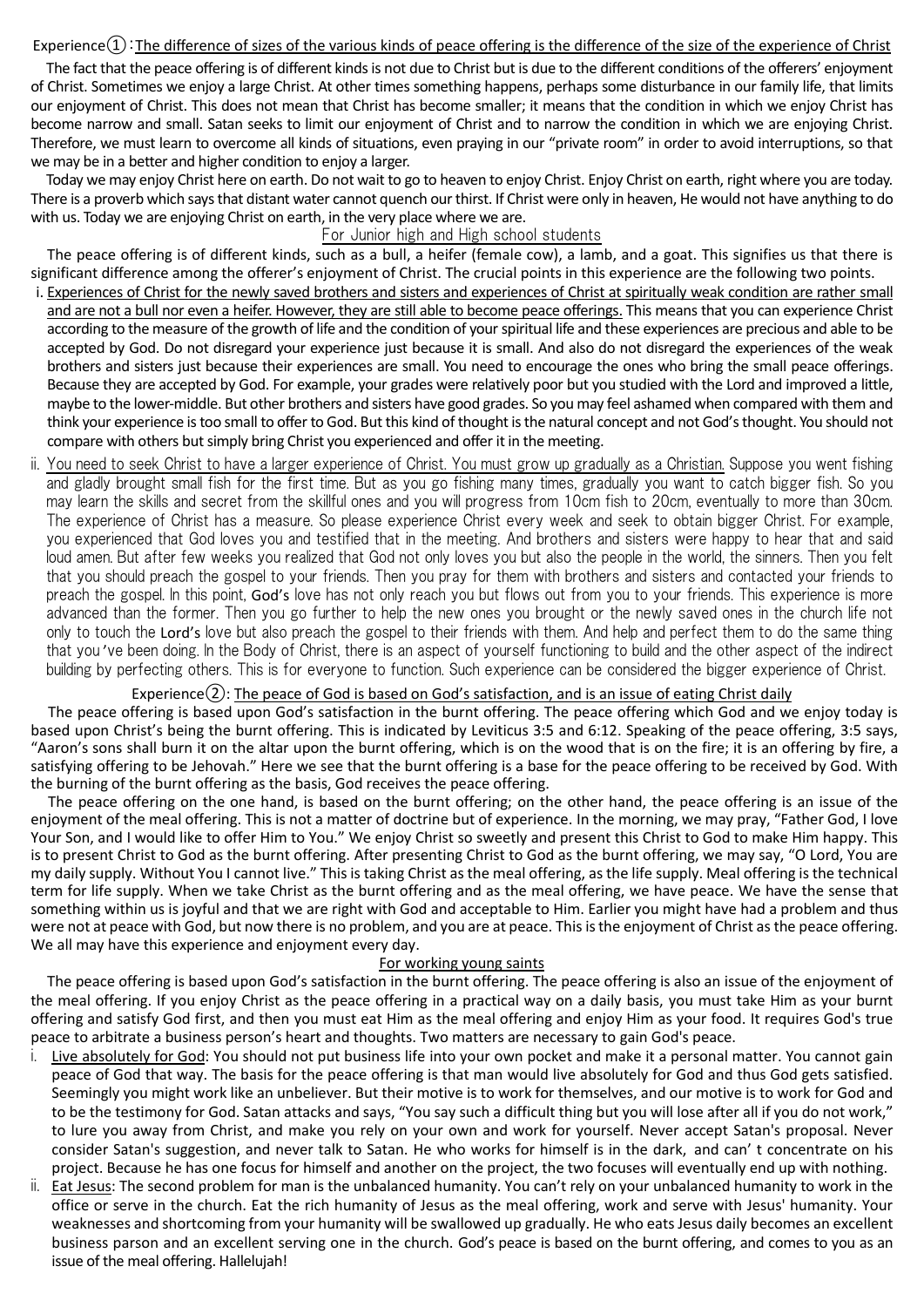## 178 主を賛美する―彼を記念する

- 1. この宴せきのゆえ, 主よ感謝します; ご自身をエンジョイする こよなき宴せき。 御身を捨て,われらに 分けあたえしパンと, 血をながし,われらに 飲ませるさかずき。 復) 見よ, 宴せきを!
	- 何というしるし! ふかき意義を, だれ 知り得るや!
- 2. あがないの死にて いのちをたまい, ご自身をあたえて わがぶんとなす。 パンさかずき,あずかり, 主の死,告げ知らせ, ご自身を食べ飲みし, 永えんに記念する。
- 3. おく義なるからだ しめすパンにより, 肢たいとまじわり, いちをあかしす。 いましゅくふくするは, せいなるさかずき; 血によりてすべての せい徒とまじわる。
- 4. とわの分なる主を いまあじ見する; 王こく待ちのぞみ, さい臨うながす。 王こくあらわるとき, 勝利者たちともに, ご自身にあずかりて はなよめとならん。

## 178 赞美主─对祂的记念

- 1. 为这筵席我献感谢, 饼、杯在此同陈列; 藉此享受你的自己, 神圣爱筵何超绝。 这饼是你所舍身体, 我们在此同分享; 这杯是你所流宝血, 我们在此同饮尝。 副) 看,这神圣筵席! 其上何等表记! 意义深厚,永垂不朽, 人知何能及!
- 2. 藉着你的救赎之死, 你将生命来分赐; 你将自己给了我们, 要我有分你所是。 藉着分享这饼、这杯, 我们陈列你的死; 在此吃喝你的自己, 如此记念到永世。
- 3. 这饼在此也是指明 你那奥秘的身体; 藉此与众肢体交通, 见证身体的合一。 这杯也是神圣福杯, 我们现在所祝福; 藉着你血我们交通, 与你所有的圣徒。
- 4. 你是我们永远的分, 在此预尝何有福; 我们等候你的国度, 你的显现我催促。 当你显现在你国度, 同着得胜的圣徒, 重新享受你的自己, 作你心爱的新妇。

### **221 Praise of the Lord - Remembrance of Him**

**1.** Lord, we thank Thee for the table, With the bread and with the wine; At this table we enjoy Thee As the feast of love divine. We partake the bread, the emblem Of Thy body giv'n for us; And we share the wine, the symbol Of Thy blood Thou shedd'st for us. **Chorus)** Lo, the holy table!

With the sacred symbols; Its significance in figure Is unsearchable!

- **2.** By the death of Thy redemption, That Thy life Thou may impart, E'en Thyself to us Thou gavest That we share in all Thou art. By the bread and wine partaking, We Thy death display and prove: Eating, drinking of Thyself, Lord, We remember Thee with love.
- **3.** By this bread which signifieth Thy one body mystical, We commune with all Thy members In one bond identical. By this holy cup of blessing, Cup of wine which now we bless, Of Thy blood we have communion With all those who faith possess.
- **4.** Thou art our eternal portion, Here we take a sweet foretaste; We are waiting for Thy kingdom, And Thy coming now we haste. At Thy coming, in Thy kingdom, With all saints that overcome, We anew will feast upon Thee And Thy loving Bride become.